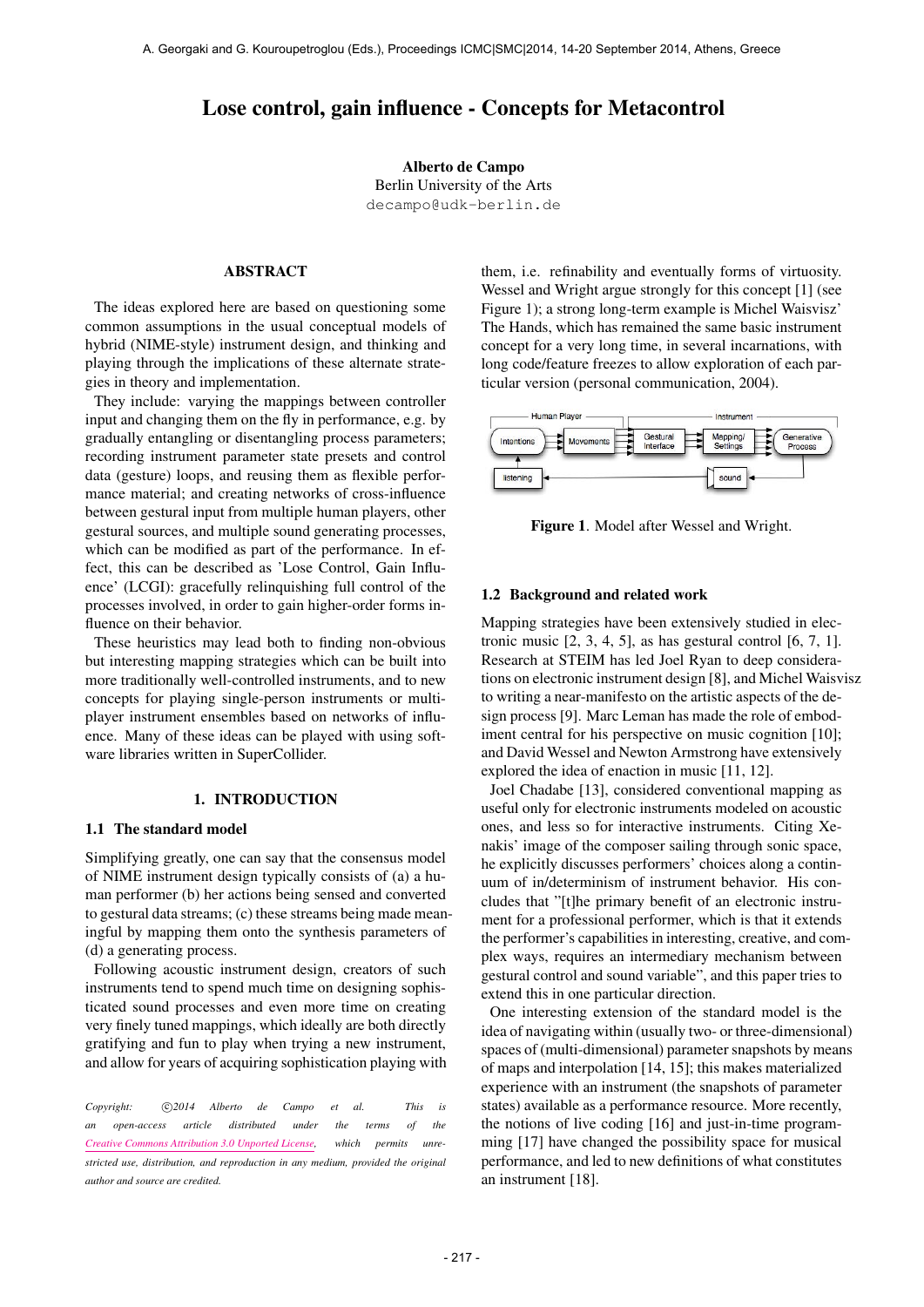The MnM toolbox includes several interesting forms of dimensionality reduction, such as Principal Component Analysis [19]. Further related work concerns Neural Network approaches [20, 21], and manifold interfaces [22, 23].

The most directly related body of earlier work is by Dahlstedt and Nilsson[24, 25]: They have designed sophisticated control models for single-player/single-process instruments, using dynamic mappings and playing around sweets spots in parameter space as proposed here (and many other interesting features), and they played numerous performances with these instruments for several years.

Important sources of artistic inspiration for the proposed approach include David Tudor, especially his Neural Synthesis project [26]; Jessica Rylan's idiosyncratic instrument designs [27]; and Peter Blasser's instrument design work and underlying concepts [28].

Finally, the flexibility the SuperCollider language affords to performance, and implementing a number of concepts in SuperCollider quarks (extension libraries) has helped the author explore earlier incarnations of the ideas synthesized into a larger concept here [29, 30, 31] .

### 1.3 Possible deviations

Playing advocatus diaboli, one can argue that the standard model ignores what should strike us as the most obvious advantage of hybrid instruments: their body can be changed very quickly and substantially. This includes their software components and their complex states, with a wide diversity of prepared alternatives. While this violates traditional notions of instrument identity, it does open a huge possibility space which is well worth extended exploration. In fact, one can devise a contrasting concept: In the chain human > physical device > gestural data > mapping > output process, it is precisely the mapping process that is the easiest to expose to change during performance. This is certainly useful for experimenting with new instrument sketches, and given the risk affinity of dedicated improvisers, also in concert situations. As a performer, one can choose to put oneself into situations where a performance system will surprise not only the audience, but also oneself. In other words, we argue that in concert situations it may be preferable to lose control if this loss can be made meaningful by gaining influence. One line of reasoning here is that thinking of technical mental models distracts performers from listening to the music they create in the moment; relying on listening to gain intuitive understanding for how the instrument responds to one's actions will tend to create deeper immersion in the flow.

The MetaKtl software library for SuperCollider (which I have been developing) explores these notions in practice, and allows experimentation with widely varying degrees of losing control of and gaining influence on performance setups and hybrid instruments.

## 1.4 Simplifications

Note that in order to expose the problems of interest as clearly as possible, a number of simplifications underlie the following discussion:

- the instrument model is intentionally kept very simple
- some control paths can and should be mapped directly, bypassing the mediating layers proposed here
- discussion is intentionally limited to continuous numerical parameters

A conceptual and technical simplification is that in many of the software components described below, parameters are normalised to bipolar range [-1, 1], as this simplifies the notion of networks of influence compared to unipolar range: e.g. multiply by 0.5 will reduce influence of that signal on whatever it influences. This derives from analog modular systems where anything can go anywhere, and may generally be a useful approach in software as well, as its use in Waag's KeyWorx software shows.

### 2. PROPOSITIONS AND EXAMPLES

The following sections make propositions toward influenceoriented mapping strategies, and discuss them with examples that are part of the MetaKtl software library.

#### 2.1 Mappings can be performance options

The first candidate for LCGI (Lose Control Gain Influence) is the actual numerical mapping in a technically trivial instrument. In the textbook case, each stream coming from one controller element sets one parameter of the sound process. The obvious items that can be tweaked here are the ranges of the sound control parameters, and which controller goes to which element(s). Experts often advise novices to introduce correlations between parameters, as this happens in physical instruments; the classic example being brightness rising along with loudness. This is a first step toward LCGI.

## *2.1.1 Influx*

The Influx class extends this idea of correlations between parameters in several directions: Any number of named control parameters can be mapped onto any number of named process parameters, by having a matrix of weights for the amount of influence of each control parameter on each process parameter.

A trivial case would be map input x only to output a, y on b, and z on c (in effect, an identity matrix):

Table 1. 1-to-1 mapping of interface parameters to process parameters.

| - | X        | у | Z |
|---|----------|---|---|
| a | 1        | 0 | 0 |
| b | $\theta$ | 1 | 0 |
| c | 0        | 0 | 1 |

Influx provides several ways to create and modify such weight mappings, one can: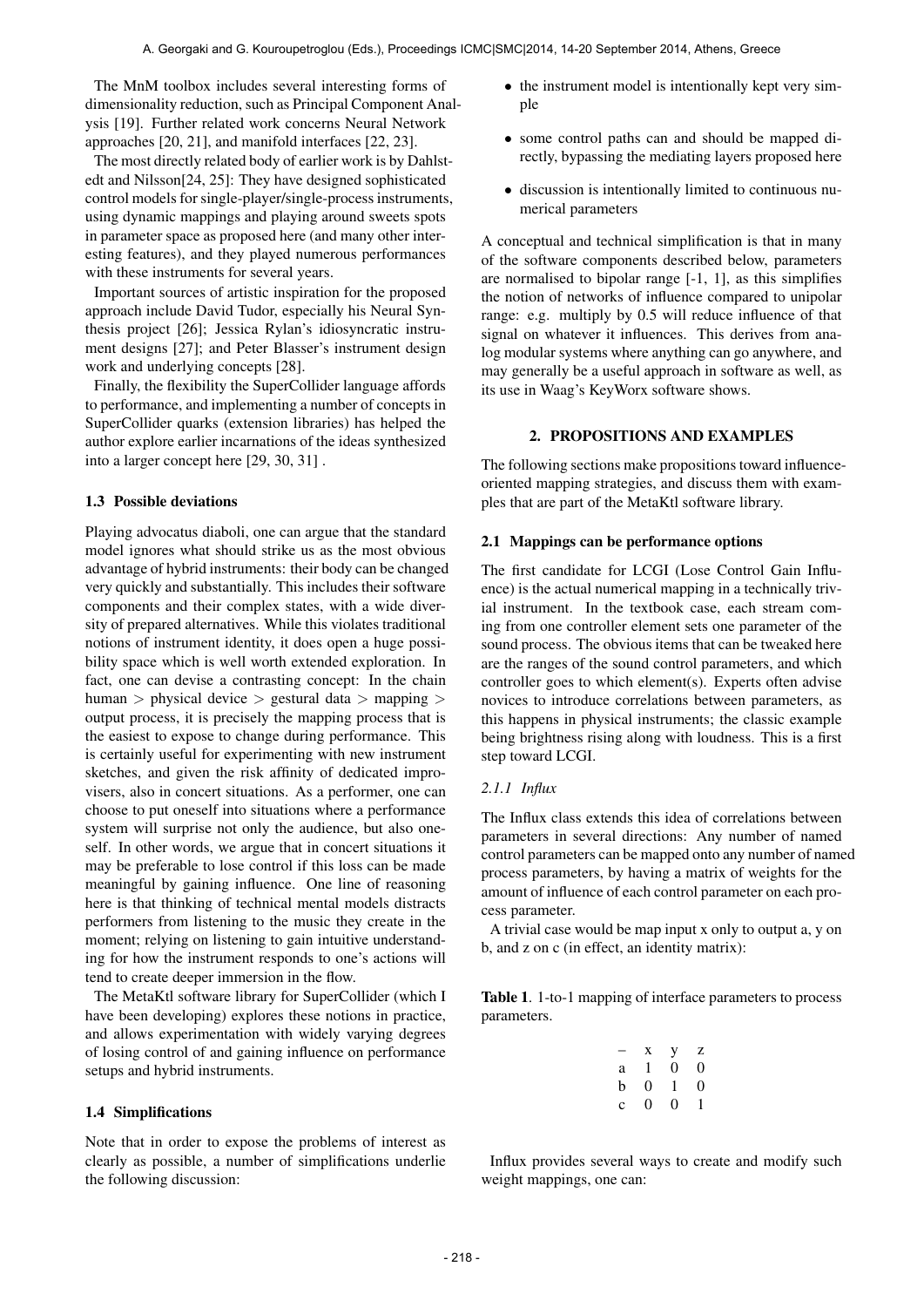- design influence mappings by hand and store them as presets, such as the one above
- vary influence mappings by entanglement, i.e. adding or subtracting small random offsets to each weight
- vary influence mappings by disentanglement, i.e. by crossfading toward a known weight preset.
- create interpolated influence mappings by blending existing ones.
- modify weights of interest by code or GUI.

All of these leave instrument identity largely intact, as both the physical interaction device and its range of affordances and the sound process and its parametric possibility space remain the same. What changes is: with every new set of weights, a different subspace of the overall state becomes accessible, allowing one to find different sweet areas; more entangled mappings create more complex changes even with simple movements, which may be more interesting to play; having less technical understanding of the mapping may create better listening attention and better immersion in the playing process.

## 2.2 Memory on different time scales is useful

Performers develop their practice by acquiring varied performance experiences over time, and referring back to them in many subtle ways. Computers open up new options here: They allow keeping technically recorded memories of aspects of performances, such as recording sound behaviors of interest as process parameter states: *Presets*, and recording performance gestures as controller data: *Event Loops*. Both may be collected from earlier performances, or come from within a current one, and both are very interesting materials for reuse and modification in performance.

So far, Presets and Event Loops have been explored in more detail within the context described; one can easily imagine other notions of memorable aspects of performance that could be made storable and available in similar ways.

## *2.2.1 Presets*

While playing with a hybrid instrument of the simple type described, one may hit sweet spots in parameter space; here it is useful to have very quick ways of saving these locations as a trajectory of timed snapshots. One can then return to them as reference points, and play relative to this known location. Influx allows shifting its output values such that the center of the influence space will correspond to the preset; movements away from center will diverge from it. As one can also scale control space size on the fly, one can zoom in on the area around the preset for more subtle variations of a parameter combination of interest. This idea has also been proposed by Dahlstedt[24, 25].

To support this line of thought, the ProxyPreset family of classes (in the SuperCollider library JITLibExtensions) allow blending presets, morphing between them by hand, or by automated crossfades, and various forms of creating random variations of existing presets. They also handle saving and loading presets to and from disk.

## *2.2.2 Event Loops*

Conceptually, EventLoops can record any control data events as lists of key-value pairs, which contain absolute and relative event time, and any other named values describing the event technically and semantically. This generality allows capturing a great variety of event streams occurring in time, from recording algorithmically generated streams to capturing performance data coming from input devices, or from external sources.

The EventLoop class (in the MetaKtl quark) allows many playback modifications of these loops: they are scalable in tempo; quantizable to a given tempo and phase; segments can be selected from it; playback direction and a factor for scrambling local event order can be set. An EventLoop also keeps multiple recorded EventLists and can switch between them on the fly.

In performance, an EventLoop can e.g. be used to replace a live input stream (e.g. realtime-acquired HID data), then the loop can be reshaped while playing. It allows polyphonic layering by letting it loop and setting it on automutating mode so it keeps slowly shifting with each repetition. For loops of note-like events, it could easily be extended to allow algorithmic sequencing of multiple recorded lists.

The control data variant, KtlLoop, also allows on-the-fly rescaling of numerical control data in the recorded lists. The gesture can be scaled to larger or smaller ranges, and shifted by an offset in the parameter space. All these modification can quickly be accessed in performance, and the opportunities they create are quite distinct from audio loops.

## 2.3 Gaining influence may be worth losing control

From a second-order cybernetics point of view, systems need observers to exist, and observer neutrality and objectivity are not considered very useful [32]. In fact, radical constructivism [33, 34] would even contend that in order to understand a system, interacting heavily with it is the best option for an observer who thus becomes part of the system observed. From that perspective, observing one's own influence on a system seems clearly more interesting than aiming to exert full control.

The nodes in a network of influences should proceed quite politely about exchanging information, and then deciding what to make of them: Every node should be able to listen to input from many nodes, evaluate how much trust to put in which suggestion (from which source), and then decide what to do with the influences it received. And of course, every sending node should be allowed to try to influence many listening nodes simultaneously.

## *2.3.1 InfluxMix*

InfluxMix implements this behavior by accepting influences from any number of sources, and storing them independently as e.g. ( 'y': ( 'srcA': 0.1, 'srcB': 0.2 ), 'x': ( 'srcA': 0.5, 'srcB': -0.3 ) ), meaning for parameter y, srcA suggest a value of 0.1, srcB suggests 0.2, and similar for parameter x. Each source gets a trust factor (1 by default) which may be modified later to give that source more or less influence. The influences are weighted, summed, and scaled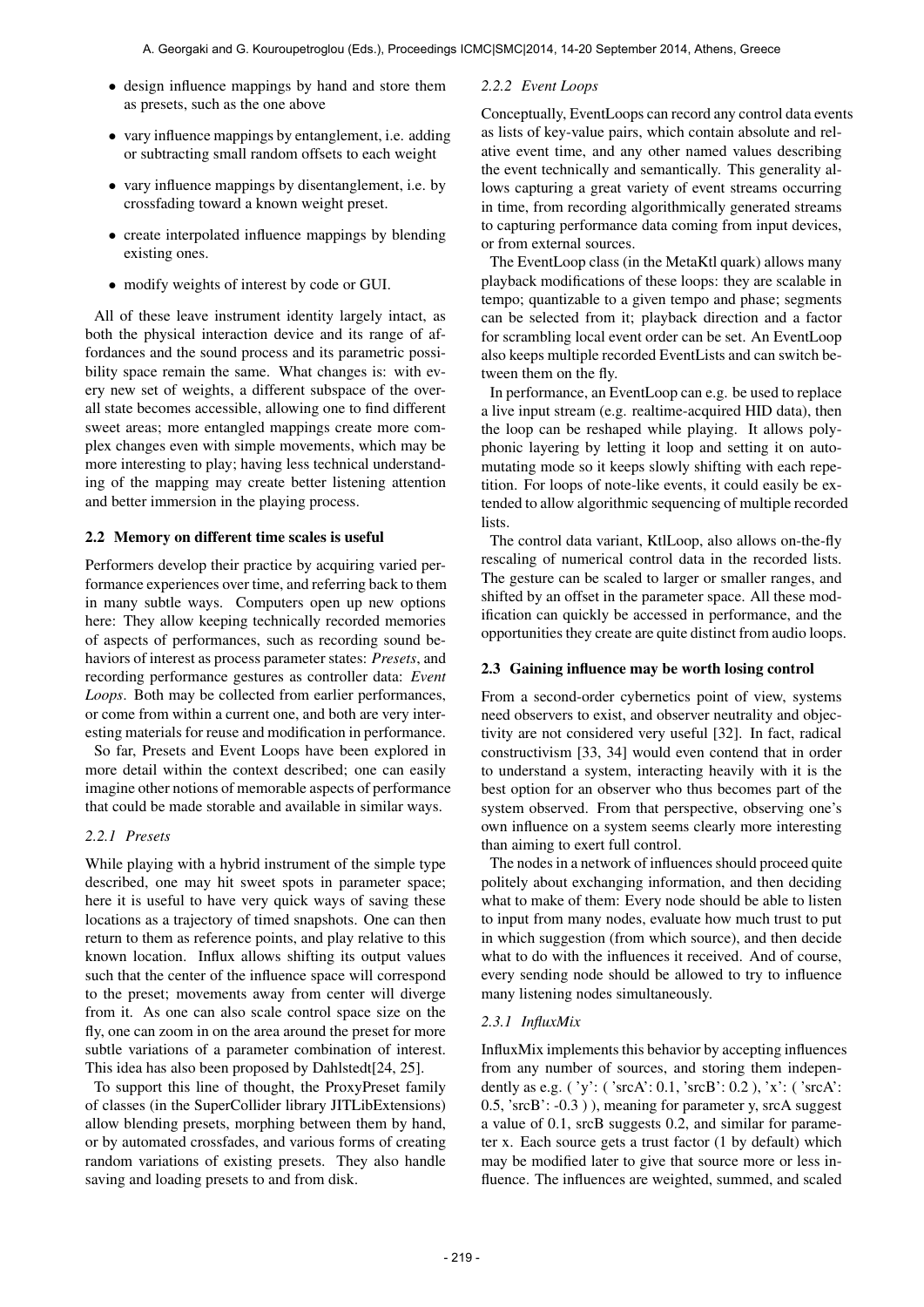

Figure 2. GUI with 2D slider + Influx, KtlLoop, and Preset controls

by a damping factor ranging from 0 (which means linear sum of all influences) to 0.5 (quasi equal power sum) to 1 (linear mean). Like Influx, the output can be shifted by a list of offsets corresponding to a preset, so it allows playing relative to known locations.

This strategy opens many possibilities: Several players could influence the same sound process together; one source can slowly move the center of the parameter space for other, more lively players. A combination of three players, three processes could play with varying degrees of source dis/ entanglement. EventLoops or random sources could create small inner motion while a human player is playing with the same process at the same time.

#### *2.3.2 InfluxSpread*

InfluxSpread is the counterpart to InfluxMix; it handles sending influences to multiple listening destinations. Like all of its family, the configuration of these destination mappings is very flexible and can be changed very quickly in performance.

#### 3. PRACTICE AND FUTURE WORK

### 3.1 Presets

The ProxyPreset classes have been used in many of the author's own projects, and in instruments made by, for and with other artists, to wide approval of its usefulness. Integrating frequent recording of presets and finding ways of fluidly playing with them is still to be sketched in code, and to explore as a performance strategy.

## 3.2 KtlLoop

Precursors of the KtlLoop classes have been used in the GamePad quark since 2005, and later in the KeyPlayer and other contexts. Its generalized redesign has opened a number of new possibilities, such as more fluid integration into performance instruments with fast switching between control and metacontrol levels. Similar concepts are studied by the Modality project [35].

### 3.3 Influx

Influx, being the newest metacontrol family member, has seen about two months of use by research colleagues, student participants and professional musicians. The example handed out to them is shown in Figure 2, and can map a 2D GUI slider to 3 synth processes with 6, 10 or 16 process parameters. With an Influx for variable mappings, a KtlLoop for gesture recording, and 3 destination processes it has a large possibility space already.

Users informally reported that the search for interesting zones is enjoyable and often pleasantly surprising, and that it is easy to find zones in the parameter space worth keeping as state snapshots. When listening to and observing people perform even with only a single 2d slider, the complex sound behavior induced by Influx is quite appealing and a far cry from telltale single slider/single parameter movements; and players appear quite absorbed in listening, so possibly the very opacity of the mapping does free players to listen more attentively to the changes their actions induce. Finally, networked multi-player influx setups introduce interesting layers of independent influence; informal experiments with such setups with student groups have been quite promising, and have been adopted by some students for their practice.

### 3.4 Next steps

Metacontrol as proposed here is an artistic strategy rather than a specific design alternative, so the best criterium for its relevance is simply the extent to which it gets adopted into the practice of professional performers. For this, the first step will be to create more example setups from very simple to very complex, play with them extensively in our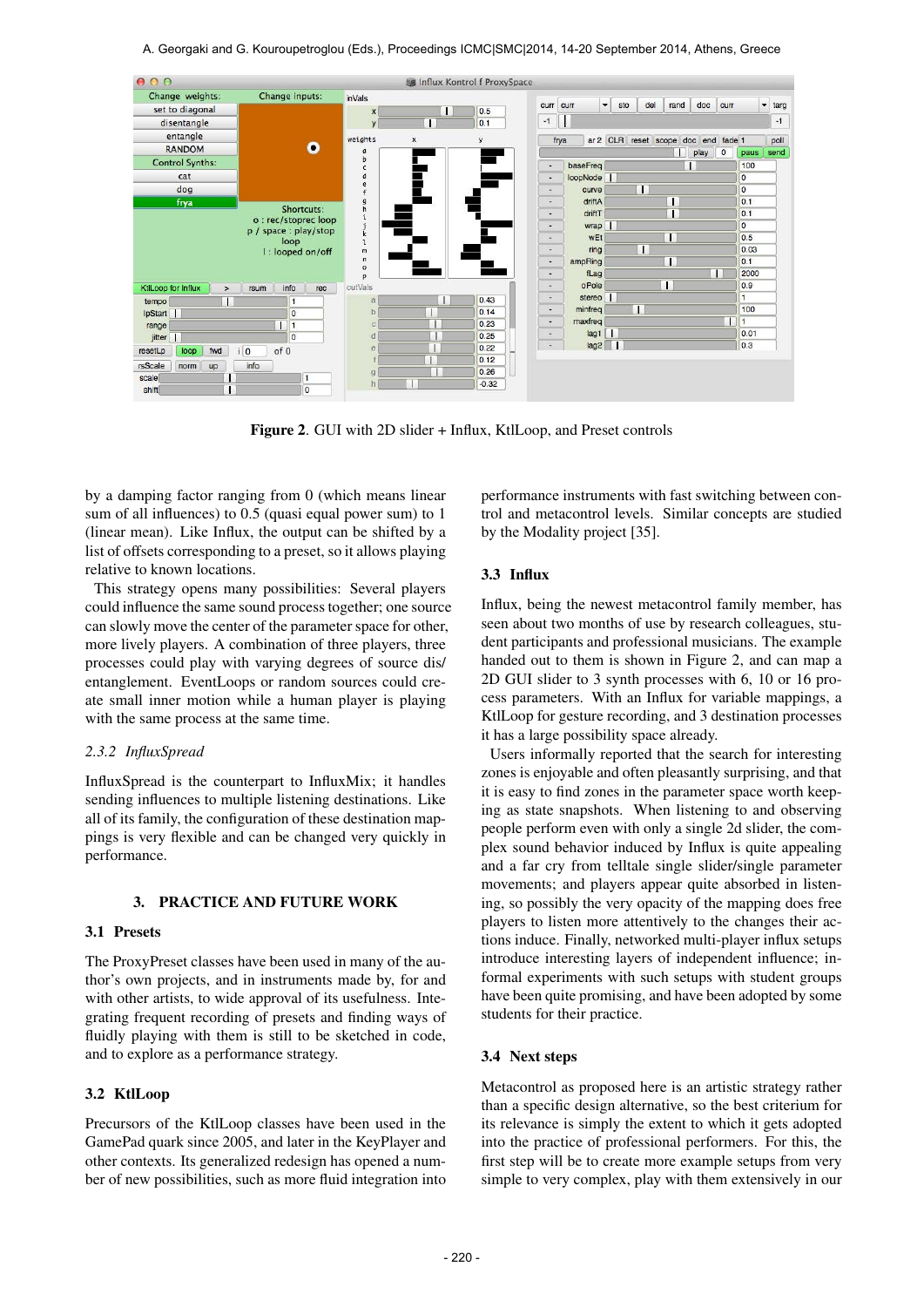

Figure 3. 3 players, 3 processes, Influx, KtlLoop, and Presets

own music projects, distribute them to our network of fellow musicians, and invite them to open feedback.

Secondly we aim to create working examples for the multiperson/single-instrument concept, in order to learn whether collaborative playing with influence-based concepts creates new playing experiences. Thirdly, multi-person multiinstrument setups remain to be explored, where networks of influence replace control on several layers. We expect that a setup of 3 players and 3 instruments as shown in Figure 3 will already allow gaining useful practical experience with and understanding of this approach.

Finally, in further work that will introduce a major conceptual step forward, response times and feedback will be generalised from an existing proof of concept to the entire system. New modules will have internal framerates at which changes in value are handled. This allows optional fade or lag times before arriving at a newly set value, intended latency before passing on responses to next inputs, and lockup-safe feedback paths in these networks of influence. One very nice variant of this has been written by associate researcher Dominik Hildebrand: an audio/control signal version of the Influx mechanisms, which allows control signal feedback paths, introducing quite complex behavior in simple network topologies.

### 4. ACKNOWLEDGMENTS

The author would like to thank Hannes Hoelzl for many years collaborating on these ideas, and experimentation with the implementations described here; Julian Rohrhuber for many years of collaborating on just-in-time programming and many related projects; students of Code Experiments at UdK Berlin for trying the prototypes; the members of the 3DMIN project at UdK and TU Berlin for essential discussions, and the Einstein Stiftung Berlin for supporting the 3DMIN project.

#### 5. REFERENCES

- [1] D. Wessel and M. Wright, "Problems and prospects for intimate musical control of computers," *Computer Music Journal*, vol. 26, no. 3, pp. 11–22, 2002.
- [2] T. Winkler, "Making motion musical: Gesture mapping strategies for interactive computer music," in *ICMC Proceedings*, 1995, pp. 261–264.
- [3] J. B. Rovan, M. M. Wanderley, S. Dubnov, and P. Depalle, "Instrumental gestural mapping strategies as expressivity determinants in computer music performance," in *Proceedings of the Kansei-The Technology of Emotion Workshop,(Genova-Italy)*. Citeseer, 1997.
- [4] A. Hunt and R. Kirk, "Mapping strategies for musical performance," *Trends in Gestural Control of Music*, vol. 21, 2000.
- [5] A. D. Hunt, M. Paradis, and M. Wanderley, "The importance of parameter mapping in electronic instrument design," *Journal of New Music Research*, vol. 32, no. 4, pp. 429–440, December 2003.
- [6] C. Cadoz, M. M. Wanderley *et al.*, "Gesture-music," *Trends in gestural control of music*, vol. 12, p. 101, 2000.
- [7] M. M. Wanderley, "Gestural control of music," in *International Workshop Human Supervision and Control in Engineering and Music*, 2001, pp. 632–644.
- [8] J. Ryan, "Some Remarks on Musical Instrument Design at STEIM," *Contemporary Music Review*, vol. 6, no. 1, pp. 3–17. Also available online: *http://www.steim.org/steim/texts.phtml?id=3*, 1991.
- [9] M. Waisvisz, "Trends in gestural control of music, chapter round table," *Ircam-Centre Pompidou*, 2000.
- [10] M. Leman, *Embodied Music Cognition and Mediation Technology*. Cambridge, MA, USA: MIT Press, 2008.